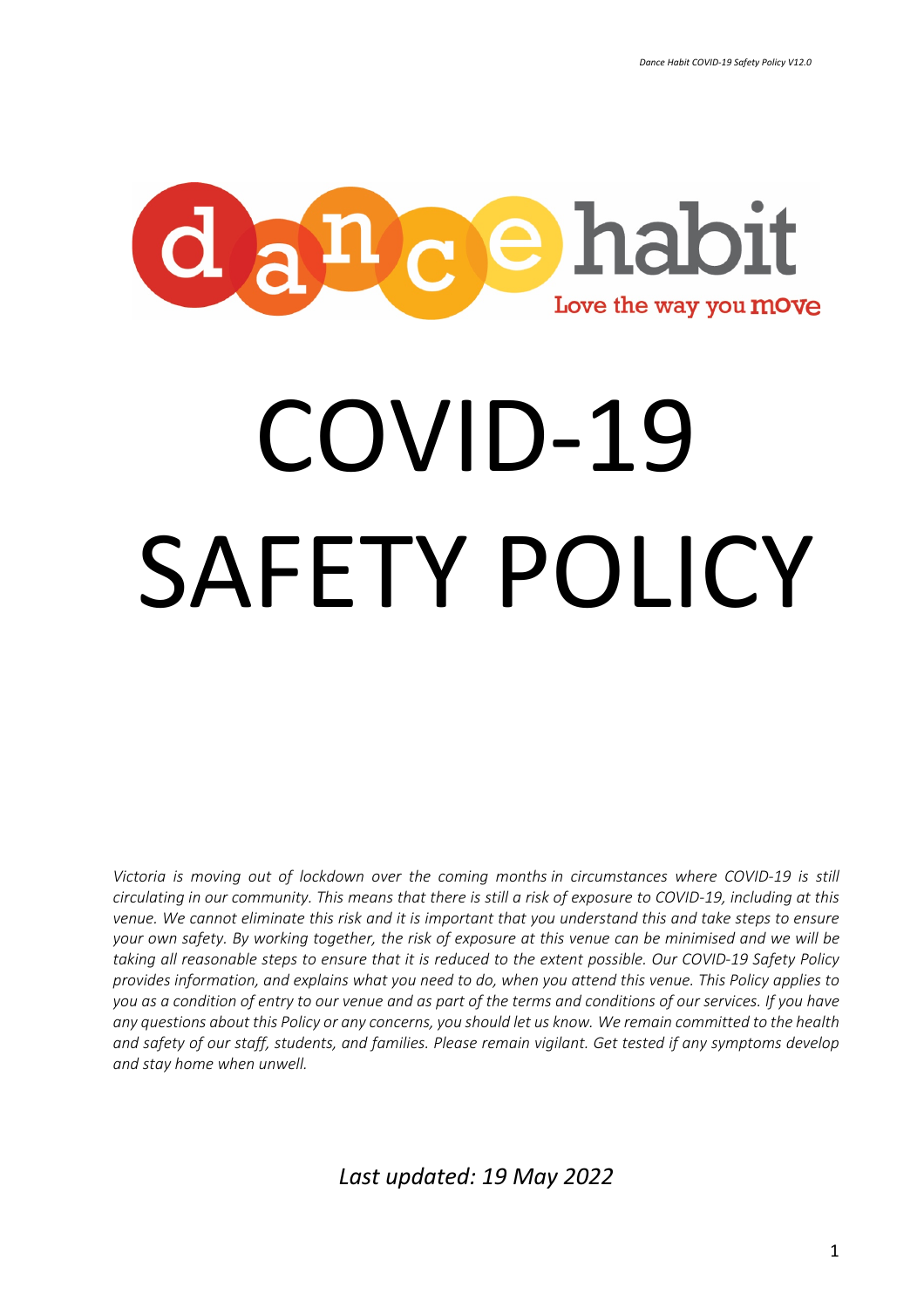## **KEY POINTS**

- If you are unwell, you must NOT attend the studio. This applies to all staff, students, parents, siblings and visitors.
- **If you test positive for COVID-19** within a two-day timeframe following attendance at our studios, we ask that you let us know so we can inform anyone who may be deemed a social contact. Immediately isolate and follow the checklist for COVID cases at coronavirus.vic.gov.au/checklist-cases.
- **If you are a household contact**, you can still attend class provided you do the following.
	- $\circ$  Continually test negative using a rapid antigen test, on at least 5 days out of the 7 day period (ensure tests are spaced at least 24 hours apart).
	- o Wear a face mask at all times. If you are unable to wear a mask due to a medical condition, age or any other reason, please refrain from attending class and instead book a make-up lesson or request to attend class via Zoom during your household contact isolation period.
	- o Follow the checklist for COVID contacts at coronavirus.vic.gov.au/checklistcontacts.
- Please arrive no earlier than five minutes prior to your scheduled class.
- Our waiting room is open to parents of Move with Me and Preschool students, but it is working on a rotational roster for parents of Middle School (Prep to Year 12) students. Please check our public calendar to find out when you can be on site. Parents of students any age attending a trial class are welcome to stay on site.
- Please be mindful of physical distancing from others where possible. All students and staff should avoid interactions in close spaces and avoid congregating in large groups.
- Practice good hygiene by washing your hands with sanitiser or soap and water upon arrival, after class and after using the bathroom.
- We reserve the right to revert any or all classes to online delivery at any time in the event of staff illness, changing requirements by authorities, a case/suspected case of COVID-19 or for any other reason determined necessary by us. Note that our online timetable may differ to our in-person timetable during lockdowns/closures.
- No refunds, discounts or make up lessons are permitted in the event of classes reverting to Zoom, however, should a class be cancelled, students will be eligible for their choice of a make-up lesson or credit, upon request by email.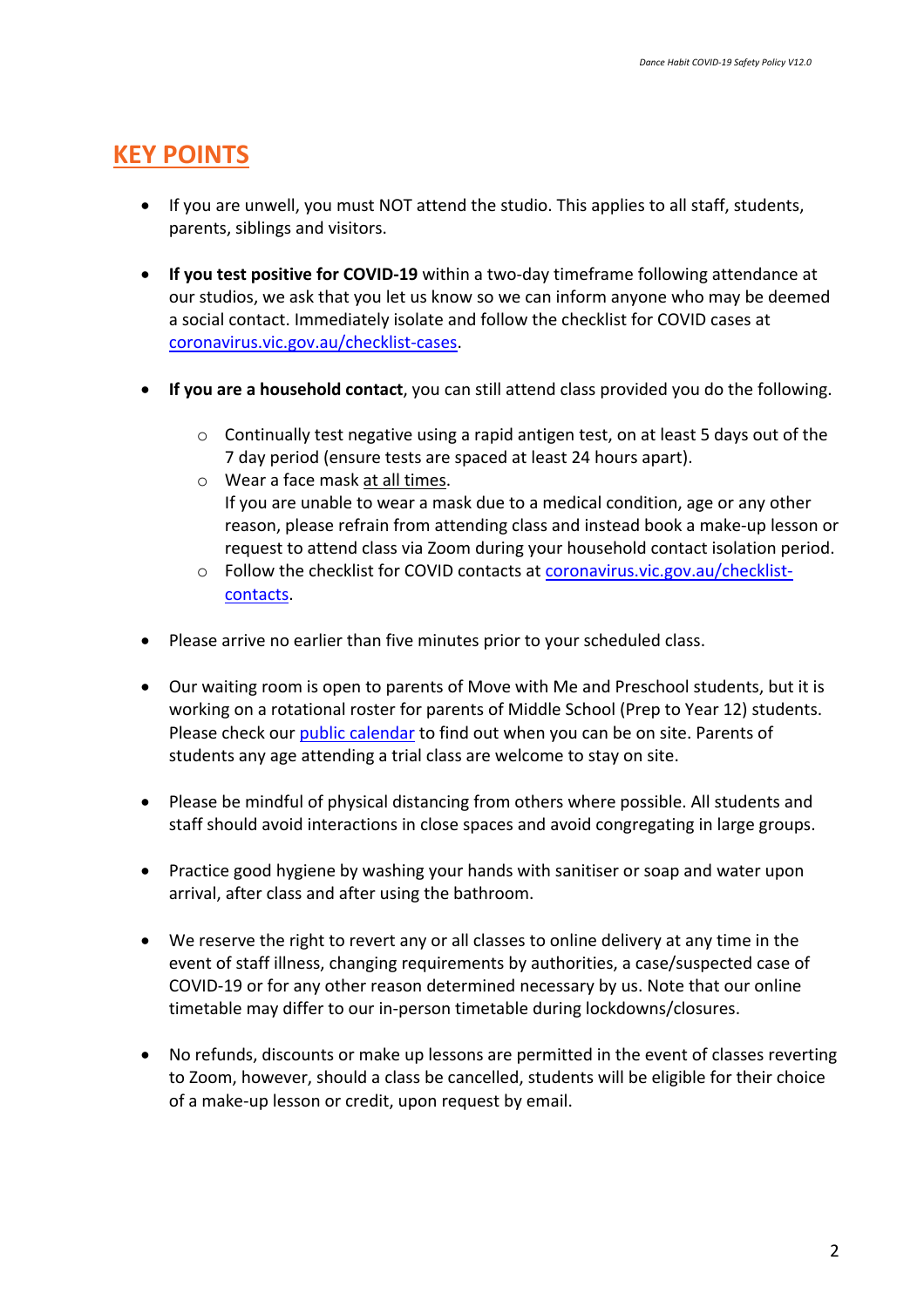## **FACTS OF COVID-19 VIRUS**

Coronavirus (COVID-19) is a highly transmissible virus spread through small droplets from the nose or mouth via talking, coughing, sneezing or exhaling. Symptoms can include fever, chills or sweats, cough, sore throat, shortness of breath, runny nose or loss of sense of smell. In certain circumstances, headache, muscle soreness, stuffy nose, nausea, vomiting and diarrhoea may also be considered.

## *STUDENTS OF ANY AGE WHO APPEAR UNWELL WILL BE SENT HOME AT STAFF DISCRETION.*

*There is a clear directive from authorities that you should be tested for coronavirus if you have any symptoms at all, so medical clearance may be required from any student who has been sent home by Dance Habit staff before resuming in-person classes.* 

*Anyone awaiting the results of a COVID-19 test, must not attend the studio until a negative result is received. Note that we may request evidence of this.*

*Students may request to attend class via Zoom at any time, for any reason with a minimum of two hours' notice. No refunds are permitted.*

## **PREVENTION**

The best way to prevent transmission is to stay home if you're unwell, practice social distancing and ensure good personal hygiene.

- Wash your hands often with soap and water for at least 20 seconds, especially after blowing your nose, coughing, sneezing, or using the toilet.
- Avoid touching your eyes, nose, and mouth with unwashed hands.
- Cover your nose and mouth with a tissue when you cough or sneeze. If you don't have a tissue, cough or sneeze into your upper sleeve or elbow.
- Do not share drink bottles.
- Stop shaking hands, hugging or kissing as a greeting.
- Ensure a distance of at least 1.5 metres is kept between yourself and others.
- Wear your face mask indoors unless out of breath during strenuous exercise.

## **VULNERABLE PEOPLE AND HIGH-RISK CATEGORIES**

We wish to acknowledge that some people are at higher risk of serious illness in relation to COVID-19. If you or a student in your care fall into one or more of the following categories, we invite you to contact us to discuss your individual circumstances. We are committed to providing flexible options for students in vulnerable groups to minimise any potential risk to their health and safety.

- Aboriginal and Torres Strait Islanders;
- People 65 years and older with chronic medical conditions;
- People 70 years and older;
- People with compromised immune systems.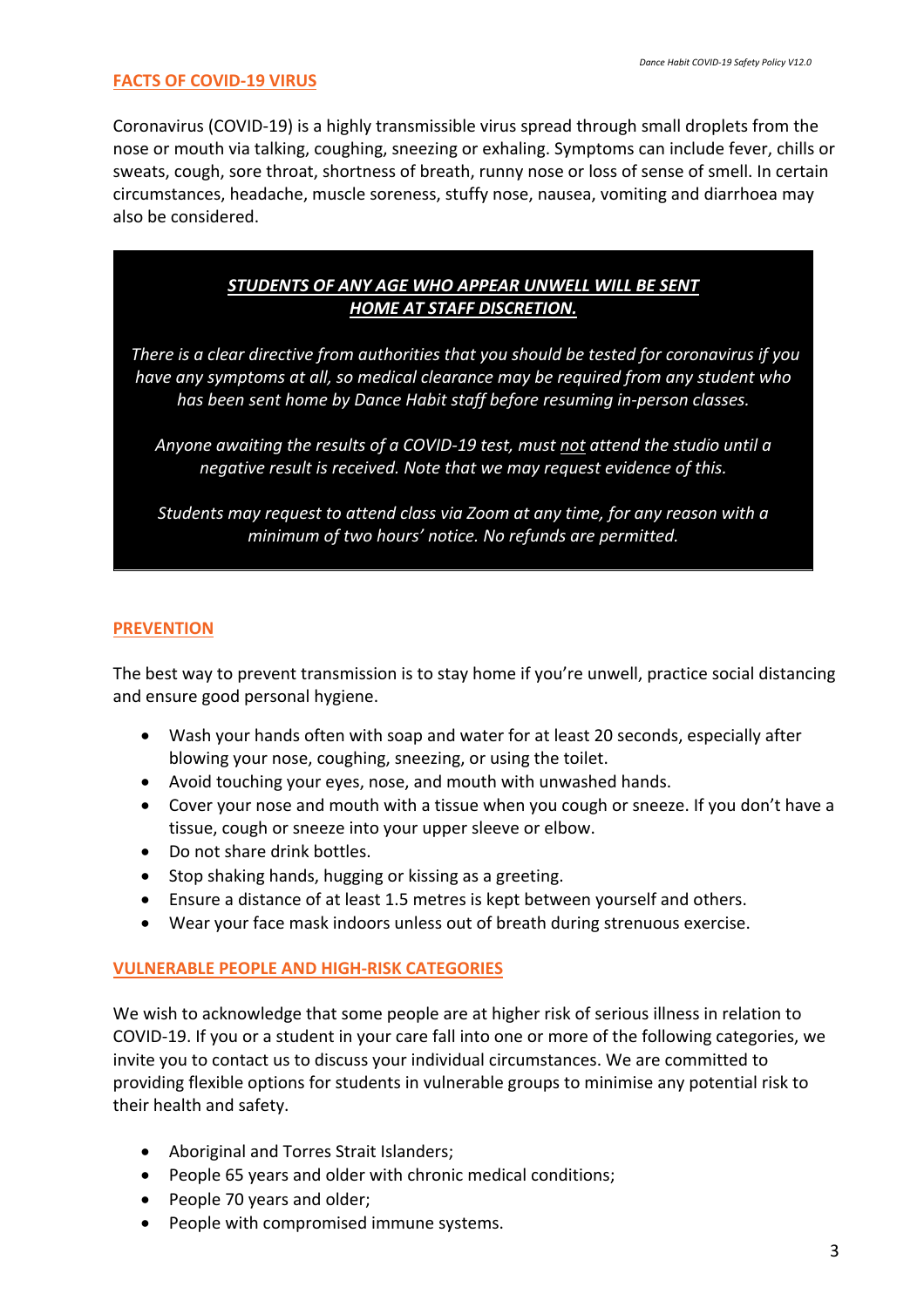## **BEFORE YOU ARRIVE**

- 1. **Check the timetable** because changes can be made with short notice.
- 2. **Try to use the bathroom at school or home** before leaving for the studio. We aim to minimise use of the toilets, where possible.
- 3. Changing Rooms are open, however, we ask that students **arrive dressed for class with hair done, wherever possible.** Changing Rooms can be used for those coming straight from school or work, or those needing to change dance uniform between back-to-back classes. Please avoid overcrowding in these small spaces.
- 4. **Be sure to eat something nutritious prior to arrival** that will keep you going for the duration you'll be on site. If eating on site, ensure food is able to be consumed without the need for cutlery or microwave use.
- 5. Bring to the studio only the things absolutely necessary for dance class:
	- Named drink bottle, filled with water;
	- Dance shoes;
	- Yoga mat (for Acro, Pilates and Conditioning classes);
	- Inhaler, Epipen or other medication.

#### **WHEN YOU ARRIVE**

Please understand that the following has been implemented to reduce foot traffic and crowding on site. We appreciate this may feel inconvenient, however, reducing any risk of COVID-19 and protecting everyone in our community remains our number one priority.

- 1. To assist us with minimising any crowding in waiting rooms, **please arrive no sooner than five minutes prior to your scheduled clas**s and remain seated while students from the previous classes exit the building.
- 2. Everyone entering the building is encouraged to use hand **sanitiser on arrival.** Anyone adverse to hand sanitiser should wash their hands with soap and water.
- 3. Once your child is safely inside, we ask that parents/caregivers **wait in your car, outside or leave and return** to collect your child after class if possible. Please adhere to the open waiting rooms policy outlined in the key points above.

## **LEAVING THE STUDIO & STUDENT COLLECTION**

| PLEASE BE ON TIME TO COLLECT YOUR CHILD IMMEDIATELY AFTER THEIR LESSON.                                         |
|-----------------------------------------------------------------------------------------------------------------|
| Our timetable relies on parents and caregivers to be on time for collection.<br>Thank you for your cooperation. |
|                                                                                                                 |

Parents/caregivers: please come forward to collect your child when you see them exit.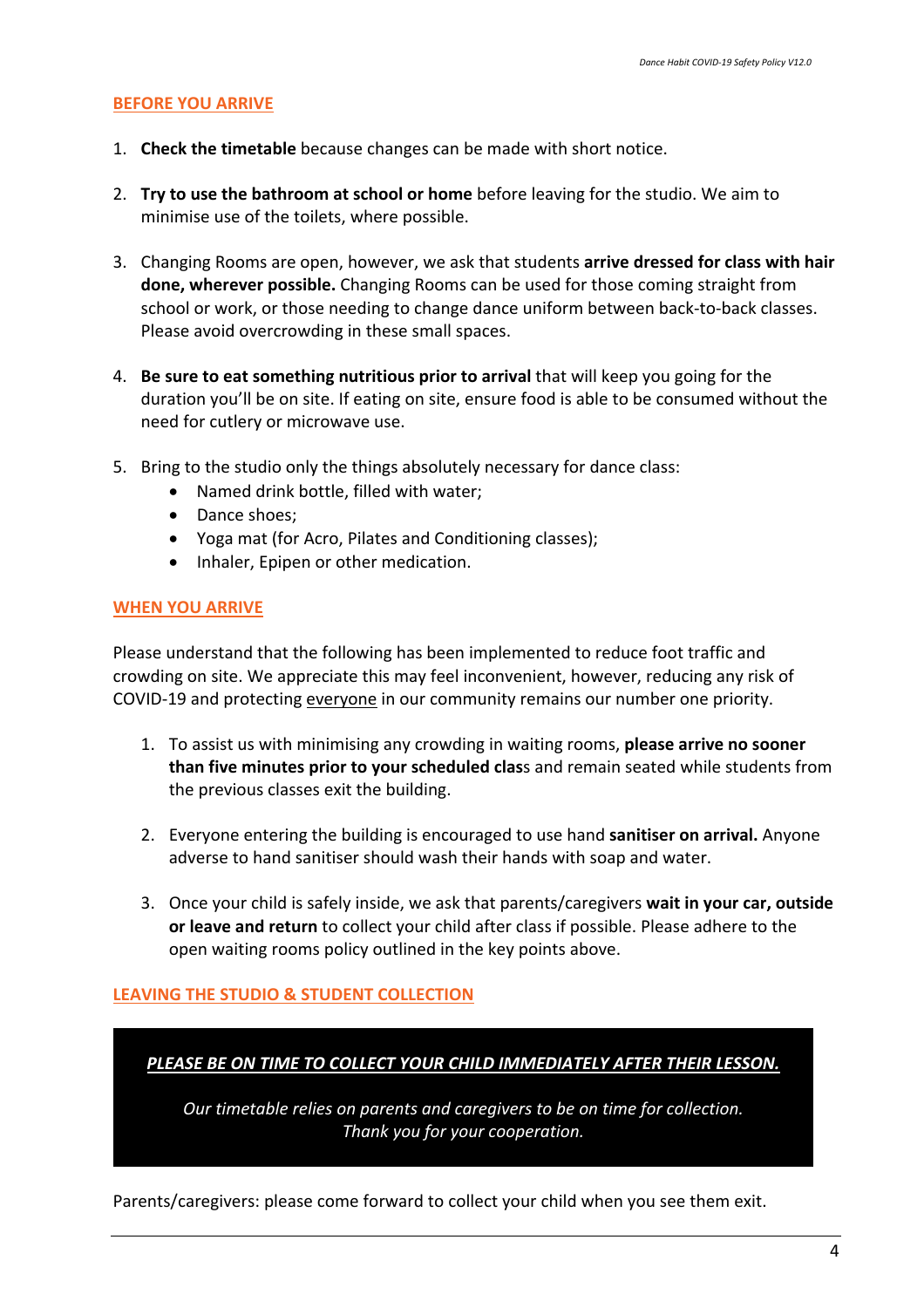## **FREQUENTLY ASKED QUESTIONS**

## **WHAT IF A STUDENT SUSTAINS AN INJURY?**

Rest assured, our team still has a duty of care to provide First Aid to all students if needed. Gloves and a mask may be worn at staff discretion.

## **WHAT IF I CANNOT ATTEND CLASS?**

Please refer to our Make-Up Lessons Policy in the first instance.

Or, if requested, lessons can be made available to watch live via Zoom for anyone who cannot attend the studio. **We require a minimum of two hours' notice to set this up for you**. Please note that teachers will be unable to provide personalised feedback, tuition or interaction to anyone joining via Zoom as their focus will be on those students in attendance at the studio. We ask that parents provide supervision during class time to ensure student safety at home and note that any student joining from home does so at their own risk. Unfortunately, sound quality cannot be guaranteed for online viewing of in-person classes and whilst we have ensured our internet at the studio is on the best available plan, we ask for your flexibility as there is likely to be some technical issues from time to time.

**WHAT ABOUT CHILD SAFETY AND VISIBILITY OF CLASSES?**

As a Youth Protection Advocates in Dance (YPAD) certified studio, the safety of children is a priority. It's why we've always had viewing windows and CCTV in reception. If at any time, you wish to watch your child's class, please request access via Zoom. **We do require a minimum two hours' notice to set this up for you** and you will then be able to log on to Zoom via your Parent Portal to watch class from the comfort of your car or home.

## **WHAT ARE YOUR CLEANING PROCEDURES?**

We have removed as many touchpoints as possible and continue to clean high-touch surfaces daily. In addition:

- Teachers and staff will be sanitising or washing hands between every class.
- Professional cleaners will attend weekly for a thorough clean of all facilities.
- Staff will be encouraged to clean personal items regularly (e.g phones and iPads).

## **WHAT ELSE ARE YOU DOING TO MINIMISE THE RISK OF COVID-19 FOR FAMILIES?**

Most importantly, we have a strict policy that requires families to stay home if they are unwell. By making classes available to watch online (on request), we reduce the risk of families attending the studio with 'just a runny nose'.

- Studios 1, 3 and 4 all have mechanical air movement with venting to external atmosphere. The roller door will be kept partially open for air flow in Studio 2 where possible.
- All staff are fully vaccinated and have completed COVID-19 Infection Control Training.
- Use of face masks will be monitored as per regulations.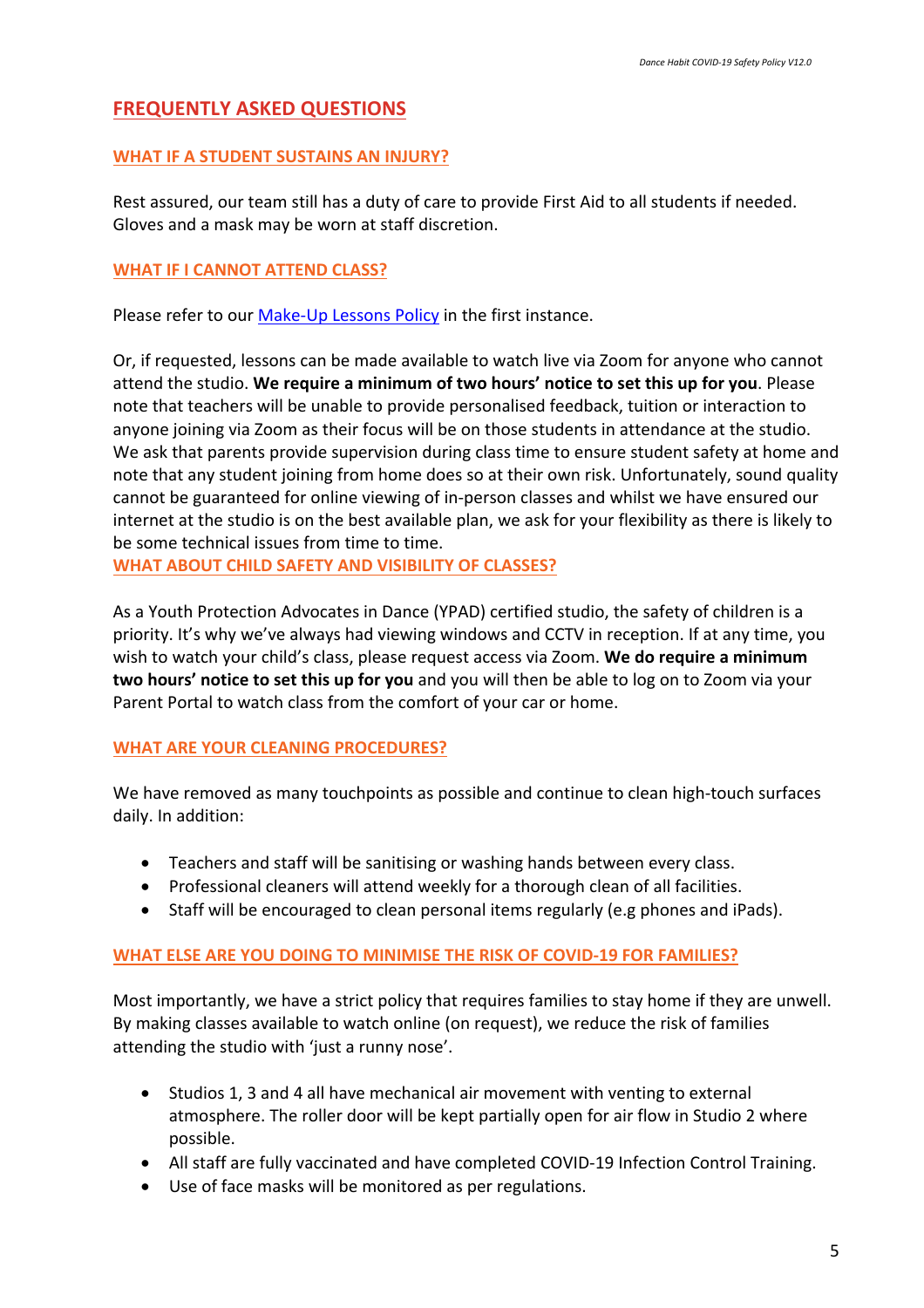- We are reducing numbers on site by rotating open waiting rooms for Middle School students.
- All administrative queries should be handled via email or phone where possible.
- Classes may be shortened with little notice if cleaning requirements change.
- We have removed the playpen, toys and tea/coffee facilities.
- Electric hand driers have been installed to reduce handling of dirty hand towels and also to minimise the impact on our environment.
- Props or Acro mats will be cleaned between classes and/or after use. All Pilates, Acro and Conditioning students are encouraged to bring their own mat.
- Drink bottles may be disposed of if left behind (so please take them home!).
- Students will be reminded to use hand sanitiser or wash their hands after contact partner work.
- Teachers will minimise physical correction where possible though there may be minimal contact for safety and as needed for younger children.

## **WHAT WILL YOU DO IN THE EVENT OF A CONFIRMED CASE OF COVID-19?**

We will always follow the advice provided on coronavirus.vic.gov.au. Requirements are regularly changing, but we promise to respond in the most up-to-date manner should we be notified that a positive case has attended our venue. We will respect the privacy of anyone with a confirmed case of coronavirus and treat their condition with understanding and compassion.

## **WHAT SHOULD I DO IF I HAVE COVID-RELATED QUESTIONS, CONCERNS OR FEEDBACK?**

Safety is our priority and we welcome your feedback. Please email us in the first instance on info@dancehabit.com.au. We will respond as soon as we can and appreciate your patience during peak times.

## **OTHER CONSIDERATIONS FOR FAMILIES**

Our existing Make Up Lessons, Suspension & Cancellation Policy strictly applies.

Contact details for students and parents may be passed on to the Department of Health and Human Services for the purpose of contact-tracing if necessary.

**\_\_\_\_\_\_\_ END OF DOCUMENT\_\_\_\_\_\_\_**